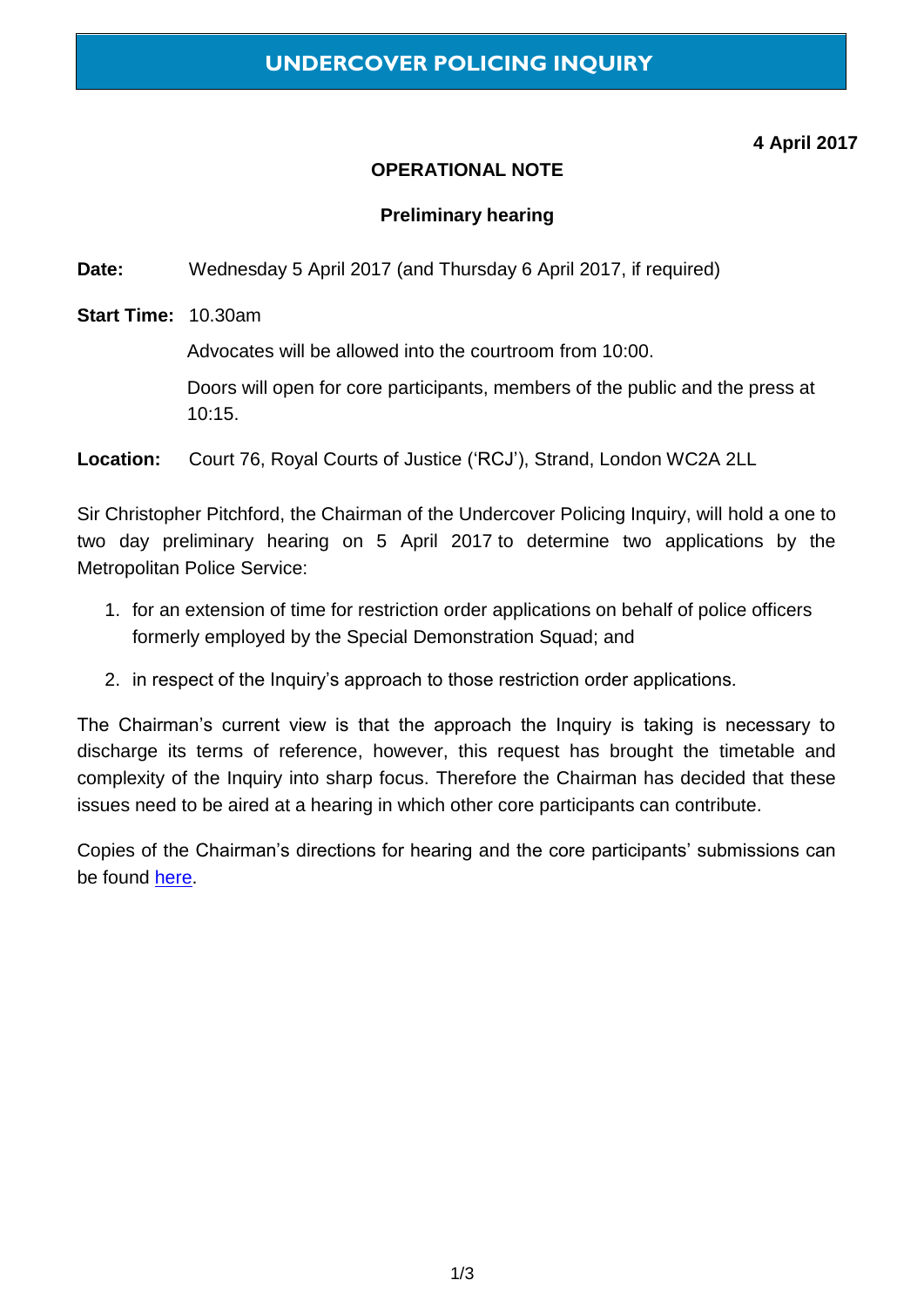# **NOTES TO EDITORS**

#### Media

- 1. Media representatives must present valid identification on arrival (media organisation staff pass, National Union of Journalists card, or a letter of accreditation from a media organisation).
- 2. Sir Christopher will not give media interviews.
- 3. Transcripts of the proceedings will be posted up on the Undercover Policing Inquiry website as soon as practicable after the close of the hearing.
- 4. Wifi is not available in RCJ courtrooms. There is a BT Openzone Hotspot at the back of the main hall near the coffee shop, Café 26. MiFi dongles may be used in courtrooms.

# Restrictions in the RCJ & in the Hearing Room and in the Media/Public Annex

- 5. The RCJ conduct security checks and maintain the following restrictions:
	- Camera and recording equipment are strictly prohibited and should not be brought into the RCJ.
	- Mobile phones and Blackberry devices must be switched off or switched to 'silent'.
	- Telephone calls are not permitted in either hearing room when the Inquiry is in session. Telephone calls may be made in the hearing rooms during breaks in proceedings but must conclude before the hearing resumes. To make calls during the hearing attendees must leave the hearing room.
	- Text-based media is allowed in the Inquiry's hearing rooms and public areas of the RCJ. However, they must not cause a disturbance or distraction to proceedings and are subject to the Chairman's right to remove that privilege if he believes it is harming the administration of justice; **further, [by an order](https://www.ucpi.org.uk/wp-content/uploads/2015/10/social-media-order.pdf) made by the Chairman on 15 October 2015, no transmission of any statement made during the course of a hearing may be made until a period of 60 seconds has elapsed after the statement is made.**
	- Laptops may be used in the Inquiry's hearing rooms and public areas if they do not disturb others but they may not be used to make live recordings of proceedings. Laptops must be battery-powered as power sockets are not available.
	- Personal entertainment devices such as MP3 players and iPods may not be used in either hearing room when the Inquiry hearing is in session.